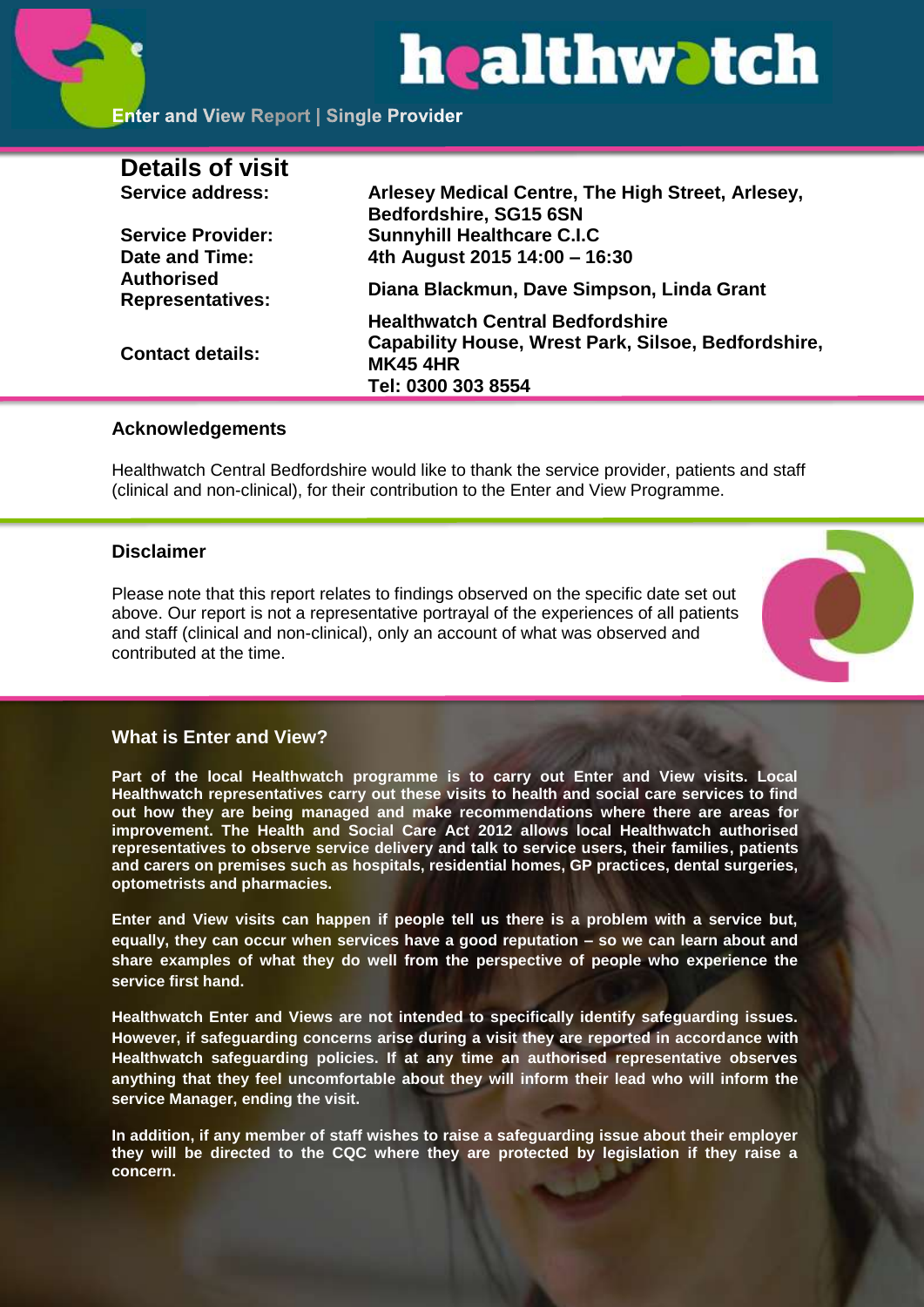#### **Purpose of the visit**

- $\triangleright$  To engage with patients of GP Practices and understand how dignity is being respected;
- $\triangleright$  Identify examples of good working practice;
- $\triangleright$  Observe patients engaging with staff (clinical and non-clinical), and their surroundings.

#### **Strategic drivers**

- Care Quality Commission dignity and wellbeing strategy.
- GP Surgeries are a Local Healthwatch priority.

#### **Methodology**

This was an announced Enter and View Visit carried out at Arlesey Medical Centre.

A letter and posters announcing HWCB visit were previously sent to the practice. A questionnaire was also sent to the Practice Manager to complete prior to the visit. Healthwatch Central Bedfordshire also delivered copies of a questionnaire for patients to fill in, together with a 'response box', to post their completed questionnaires prior to HWCB's visit. The purpose was to minimise disruption and inconvenience to patients during the visit.

HWCB Representatives met with the Practice Manager who informed them about the Practice, how it was managed, staff, the catchment area and number of patients. The Practice operates as a business, registered as a Community Interest Company, whose GPs are salaried.

Representatives also undertook a tour of the premises to observe accessibility, including disabled access, the availability of patient information and condition of the building.



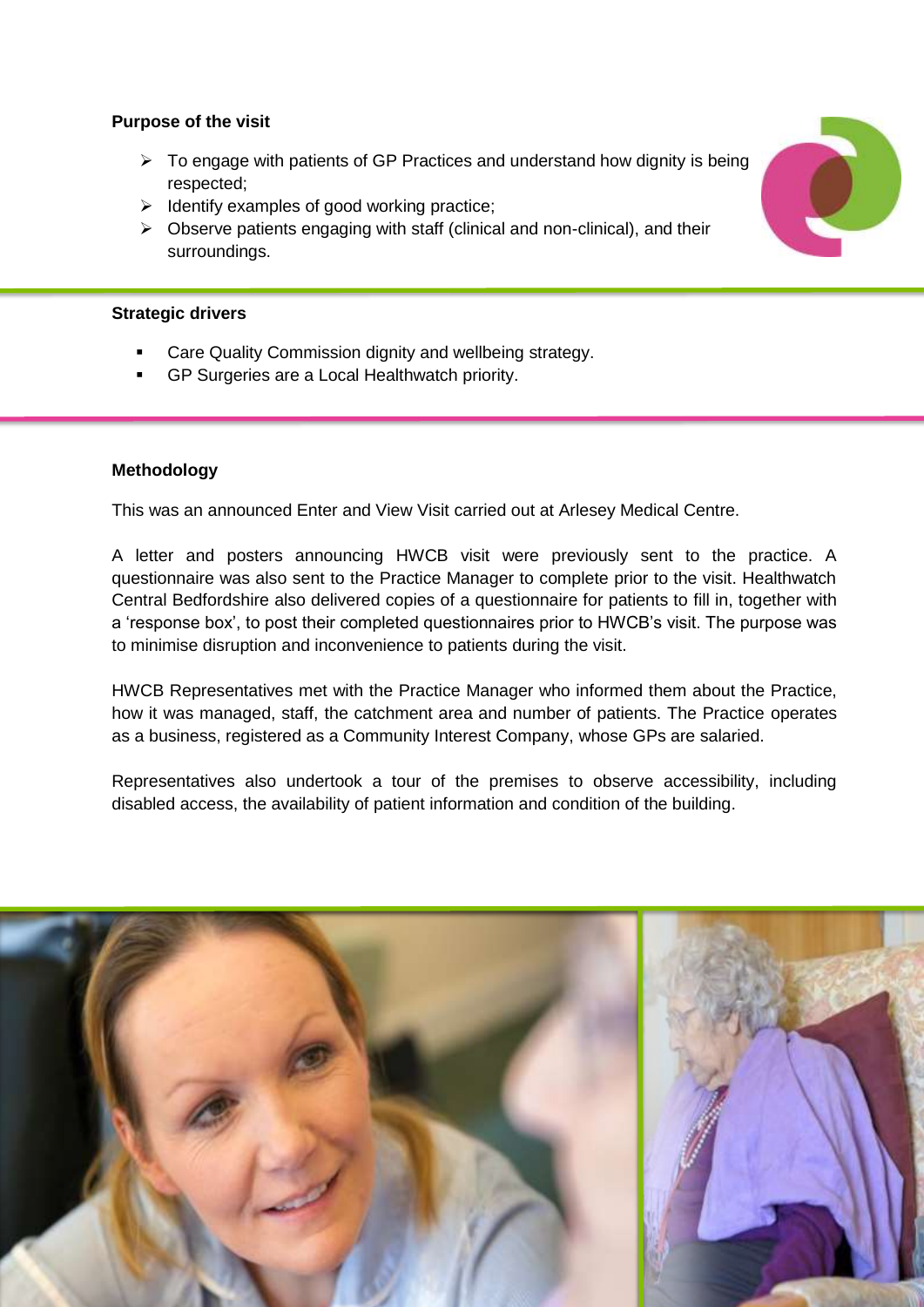### **Summary of findings**



Arlesey Medical Centre is situated in the High Street in the centre of Arlesey, in the same complex as the Town Council office, Nursery and Lower School, Library and Village Hall. It is a single-storey building which was opened in 1971.

Healthwatch Central Bedfordshire's representatives were made very welcome by the Practice Manager and all of his staff, who assisted the team as much as possible whilst continuing their day to day activities; answering telephone calls and speaking to patients.

#### **Results of visit**

#### **Staff**

The Practice has the following members of staff:

- $\triangleright$  One male GP (salaried) and one locum GP;
- **▶ One Practice Nurse:**
- $\triangleright$  One Healthcare Assistant (HCA):
- $\triangleright$  One Practice Manager:
- $\triangleright$  Four reception staff

#### **Specialist Services provided:**

- $\triangleright$  Phlebotomy:
- $\triangleright$  Ante-natal;
- > Counselling;
- $\triangleright$  Personal consultations;
- $\triangleright$  Child health surveillance;
- ▶ Vaccinations;
- $\triangleright$  Smoking cessation;
- > Diabetic services:
- $\triangleright$  Asthma services:
- $\triangleright$  Heart disease services;
- $\triangleright$  Cervical cytology.

#### **Surgery Hours:**

Saturday/Sunday Closed

Monday to Friday 08:00 - 12:00 and 14:00 - 18:00

#### **Environment**

Other observations included:

- The surgery is wheelchair & pushchair accessible;
- **Fire exits are well signed;**
- Some of the interior paintwork, including the entrance door 'push plate' looks grubby.
- There is a hearing loop;
- **Complaints information is displayed and available;**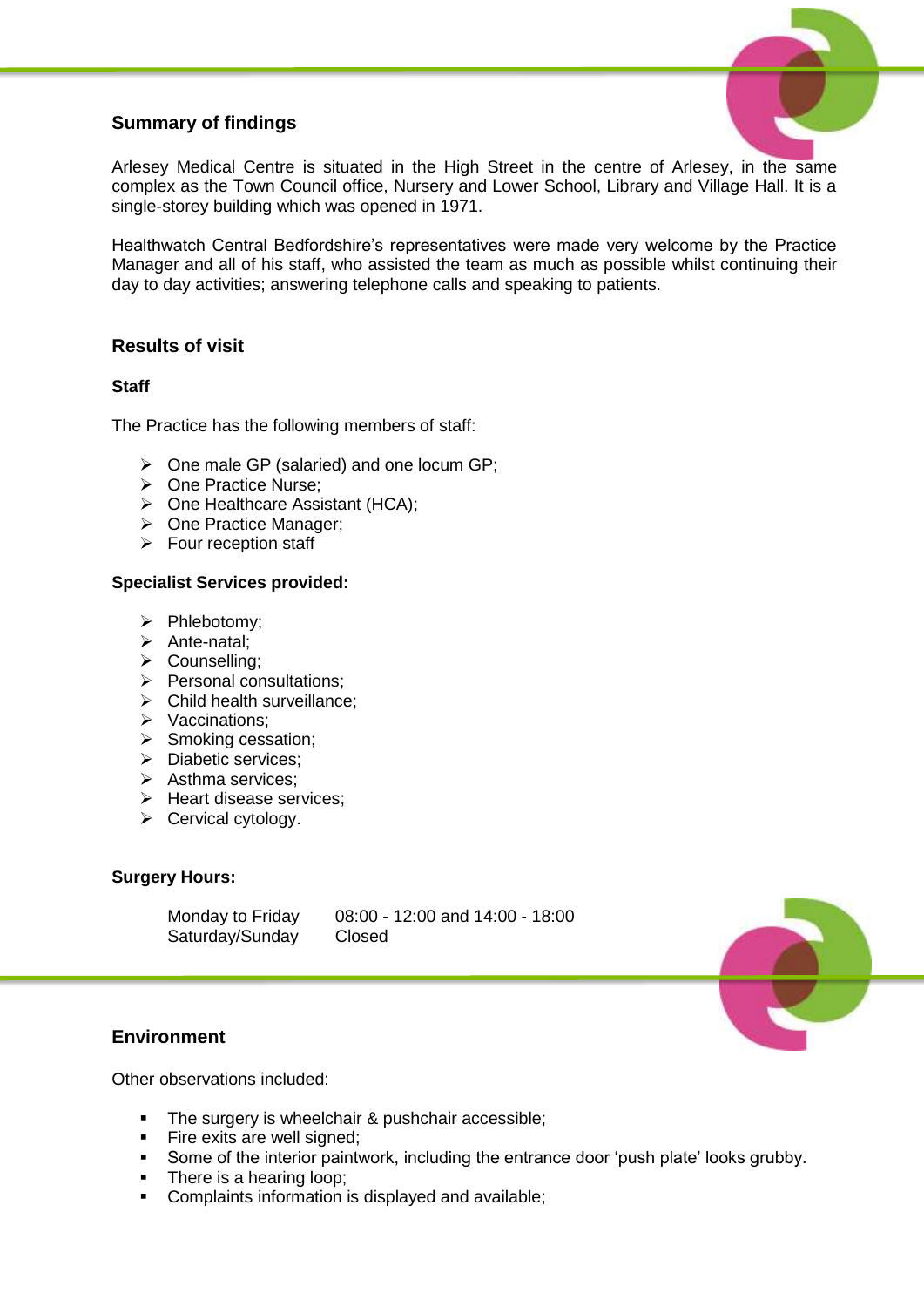- Because of the small size of the reception/waiting area, confidentiality and privacy cannot be assured;
- A 'SystmOne' electronic booking-in terminal is available;
- The waiting room is light, warm and airy, but would be rather cramped at a busy time;<br>There is a TV screen for patients entertainment:
- There is a TV screen for patients entertainment;
- The waiting area is child-friendly and there are facilities for breastfeeding;
- **HWCB posters were prominently displayed.**
- Opening times are not clearly displayed;
- There is a good range of information available for patients, but not about the PPG (although this is available on the website);

#### **Car Parking**

There appears to be adequate car parking (including disabled spaces) available at the Practice, however this has to be shared with other occupants of the building. HWCB representatives did not witness a busy period during the visit where the lack of available spaces may have been more apparent.

#### **Patient Information**

A good and varied selection of leaflets is available for patients displayed in racks in the waiting area. The surgery website also contains a wealth of information available.

#### **Registration at the Practice(s)**

HWCB representatives were advised by the Practice Manager that patients can register at the surgery with proof of address and ID; current exceptions are travellers and the homeless.

The Practice does not have a policy for people to make an appointment prior to registration as *'the situation has never arisen.'* However, the Practice Manager informed representatives that along with temporary residents (for example, visiting from abroad, family live here, shortterm residents up to 15 days or longer up to three months), *'anyone who needs to be seen will be seen.'*

A Practice leaflet is made available to patients on registration.

#### **Patient Participation Group (PPG)**

The Practice operates a PPG with 25 patients registered on the group, ten of whom are regular attendees. The average age of members ranges from the early 30s up to the 80s, with the majority in the 40-50 age brackets. The group meets three or four times a year.

The PPG is advertised within the Practice, on the website, on Facebook and in Newsletters.

#### **Patient Consultation**

HWCB representatives were advised that a survey for patients was carried out at the Practice in 2013 and the Practice has not conducted any surveys since that date. The questions were derived from issues raised during PPG meetings over the past year. The survey was conducted using paper forms available at the surgery and also electronically using 'survey monkey', links to which were posted on the Practice website and Facebook page.

The results were discussed with the PPG and an action plan designed and developed.

#### **Appointments System**

The Practice Manager confirmed that patients can book appointments in person, on the telephone or on line, Monday to Friday.

Early morning appointments can be made available two mornings a week however there is currently no call for evening appointments.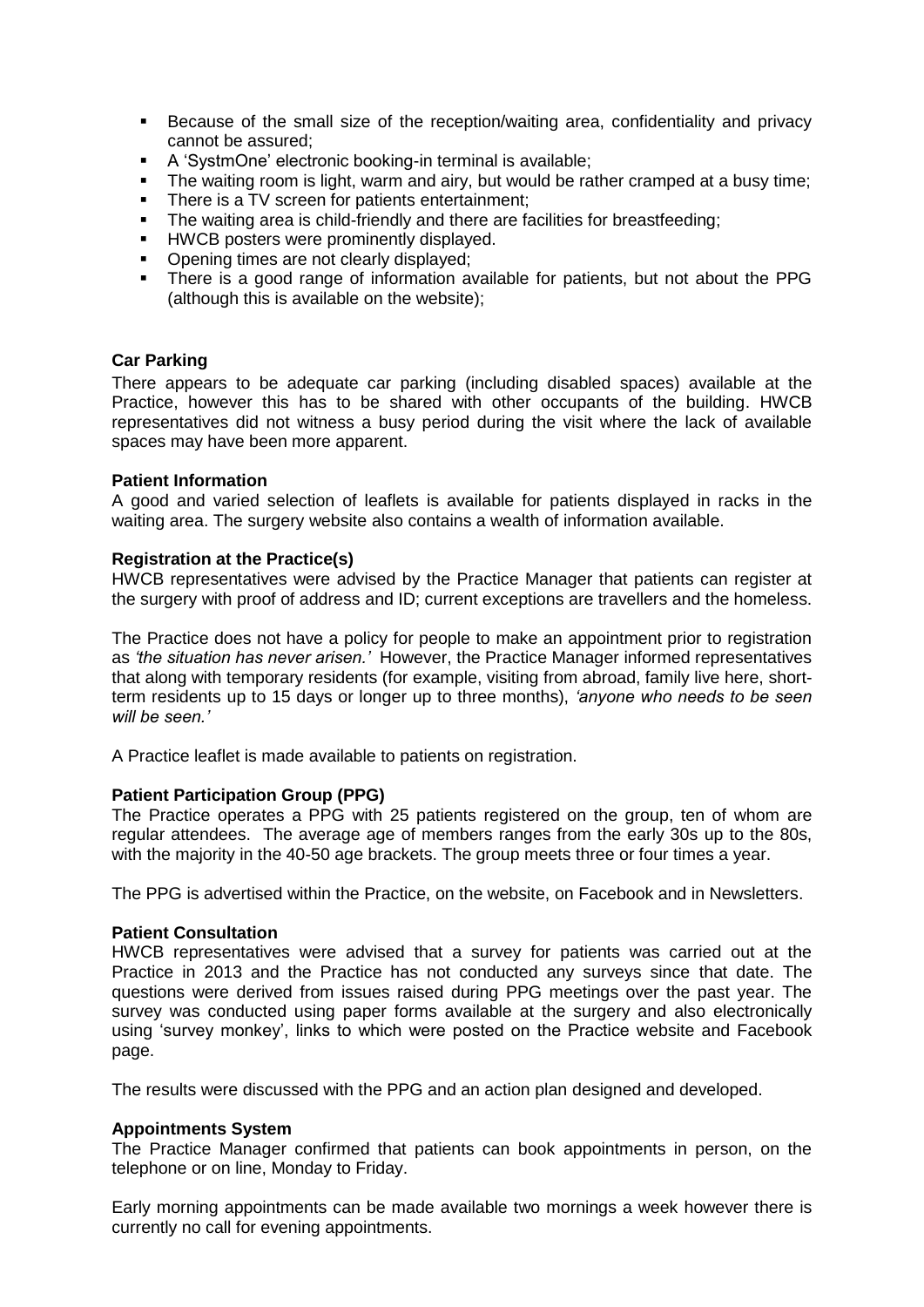#### **Out of Hours Care**

Out of hours care in Arlesey is provided by M-Doc at Biggleswade Hospital. Patients are directed to this service and/or the 111 telephone service by the Practice's answerphone message, the Practice Website and the Practice Leaflet.

#### **Medication & Prescriptions**

Patients can request repeat prescriptions online or by handing in the repeat prescription slip at the reception desk. Prescriptions are available within 48 hours. A local pharmacy offers a collect and deliver service.

#### **Patient Questionnaire Results**

The Practice currently has 3990 patients registered. A total of 27 survey questionnaires were completed during the two weeks prior to the visit.

Results of the questionnaires completed at the Practice were as follows:

- 1. 26% of respondents recalled receiving a Practice leaflet when registering, 22% said they did not and 52% couldn't remember.
- 2. 96% of patients surveyed found it easy to register at the Practice.
- 3. Only 33% of the patients knew there was a Patient Participation Group (PPG) at the surgery.
- 4. Two of the respondents were members of the PPG.
- 5. When asked how they booked appointments, 54% used the telephone, 30% in person and only 16% used the online service.
- 6. 41% of patients knew that there were appointments available in unsociable hours, 15% thought there was not and 46% didn't know or did not answer the question.
- 7. 74% of respondents said they could get an appointment when they wanted one, 4% said they could not and 22% qualified their answers (comments shown below).
- 8. 67% received a text reminder of their appointment, 18% said no and 15% do not have a mobile phone.
- 9. 63% of patients said they were given a choice of Health Professional when booking an appointment, 30% said they were not and 7% did not answer.
- 10. The results of 'What choice of Health Professional are you offered?' were evenly split between GP and Minor Illness Nurse.
- 11. Over three quarters of patients said they were aware of the surgery's opening hours.
- 12. Almost half of the respondents did not answer the question regarding out of hours care. Of the remainder, there was a similar number who opted for calling the surgery for the out of hours number and calling 111 with only two opting for going to A&E.
- 13. 82& of patients felt that they had enough time with the GP, Nurse or HCA.
- 14. 85% felt that the Health Professional listened to them and considered their opinion.
- 15. 96% felt that the members of staff at the surgery were helpful and understanding.
- 16. 96% would recommend the surgery to other people.
- 17. Just over half of the respondents knew how to make a complaint about the surgery, one third did not and three people did not answer the question.

#### **Interaction between Patients and Staff**

HWCB Representatives observed members of staff both clinical and administrative speaking to patients and all interactions were conducted in a professional but friendly manner.

#### **Clinical and non-clinical staff**

All members of staff seen and spoken to during the visit were friendly and helpful to the representatives and to the patients they were observed interacting with. This included both clinical and non-clinical staff. Staff spoken to during the visit explained that they liked working at the Practice and felt the service provided at the Practice was good.

All staff confirmed they regularly attend various training courses for their role.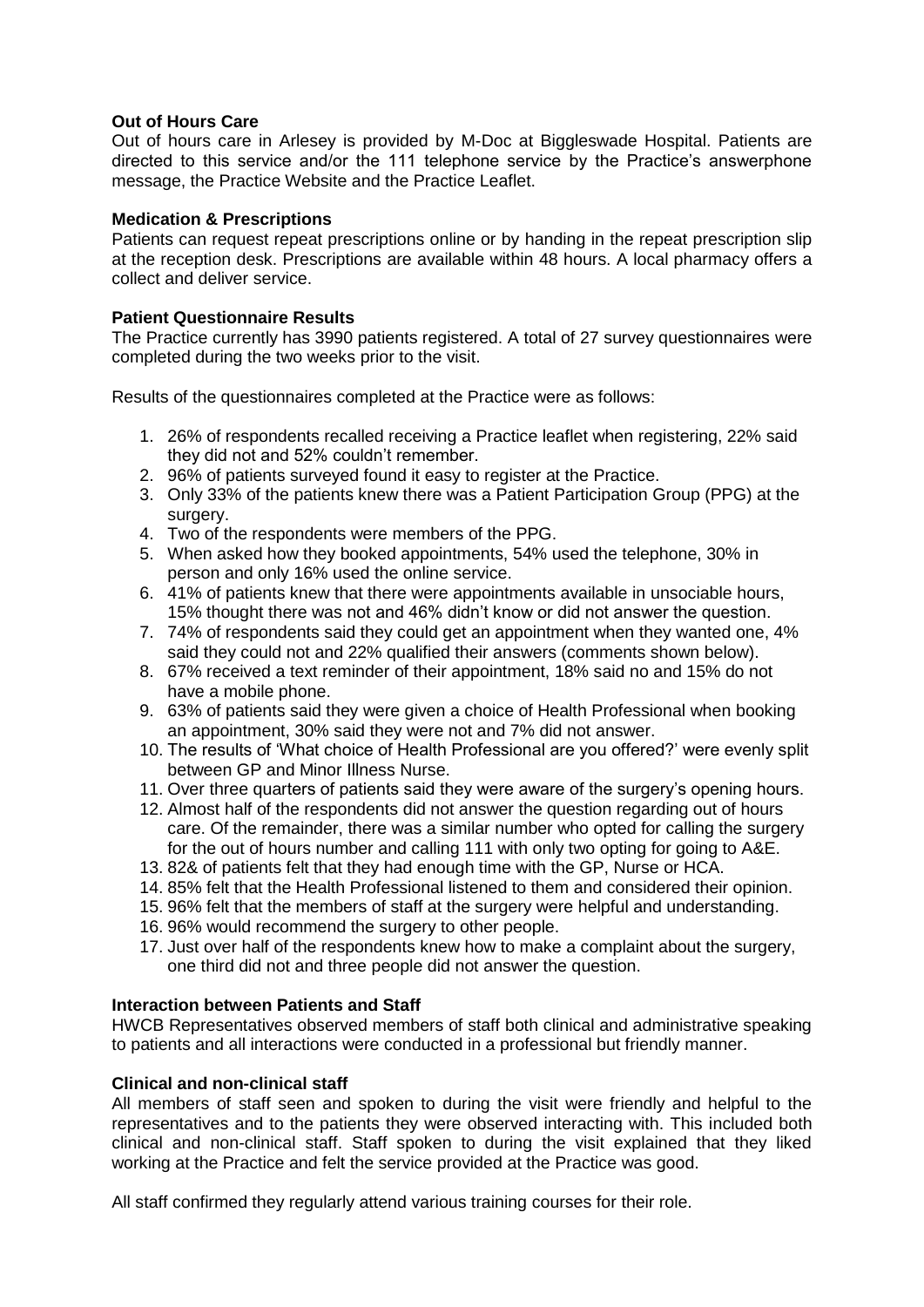#### **Concerns/Complaints Procedure**

The Practice Manager informed representatives that the Practice has a complaints procedure, and Representatives were given a copy. The complaints policy also appears on the Practice website.

A Patient Complaint Form will be given to a patient who has a concern about the service received. The patient would need to either complete the form or write directly to the Practice Manager.

HWCB is pleased to report that whilst the Practice only scored one out of five points in HWCB's 'Investigating the Complaints Process – General Practice' survey carried out at the beginning of 2015, the Practice has responded positively and now 'ticks all five boxes'.

#### **Additional Findings**

Comments from survey Q7:

- *Not always*
- *Sometimes, call at 8:00 am or you may not*
- *Depends on time of year*
- *Normally have to wait a day or so*
- *Brilliant service on reception.*

#### **General comments received from patients included:**

#### *'To be open later – after 6:30 pm.'*

*Our Practice is well run, the reception staff are efficient and understanding and my husband and I are very satisfied with the service.'*

*'Really lovely friendly surgery. Have recommended it to others. Very easy to get appointments.'*

*'Lovely helpful receptionists, always happy to help. The Nicest doctors' I have been to.' 'Fantastic with children and fitting them in. I would rate this surgery 10/10 (apart from the locum doctors).'*

*'This practice has gone downhill since Dr Attas has left.'*

*'I always find the staff very friendly and helpful at my practice, which I haven't found at my previous practices. Also very accommodating when needing an appointment.'*

*'I think Arlesey has probably the best health provision in the country.'*

*'We have been with this surgery since it opened and have always been extremely happy and satisfied with the service.'*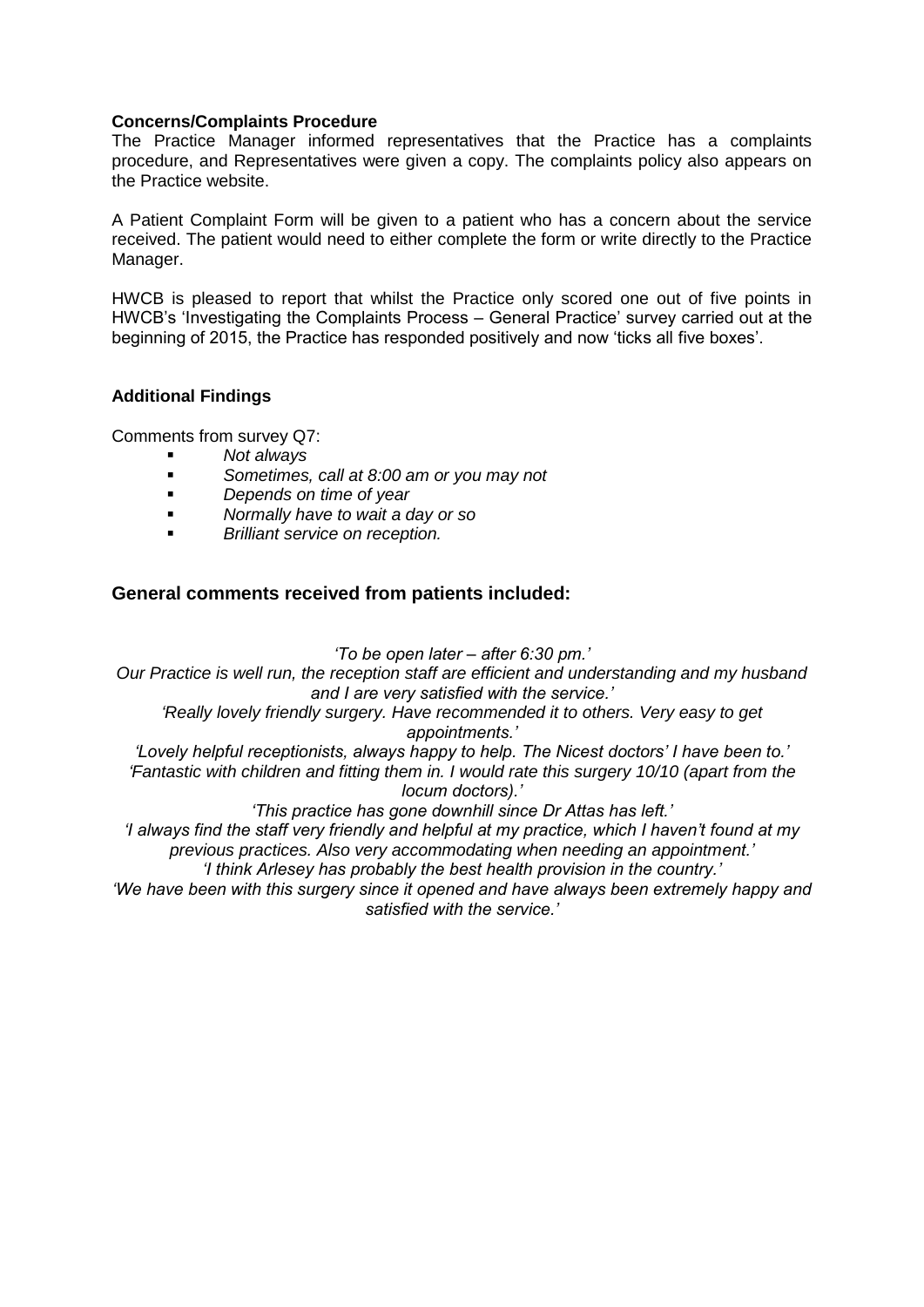#### **Recommendations**

HWCB recommends that all interior paintwork be redecorated or 'spring-cleaned' to present a welcoming environment for patients.

HWCB further recommends that a survey of patients be undertaken to assess the need for evening appointments.

HWCB would also recommend that the Practice consider a more proactive promotion of the PPG to raise awareness of its existence and to attract new members to the group.

Finally, Healthwatch Central Bedfordshire recommends that this report is shared with the patients and staff (clinical and non-clinical) of the Practice and to advise that if they should wish to contribute any additional comments about the report, to contact Healthwatch Central Bedfordshire direct.